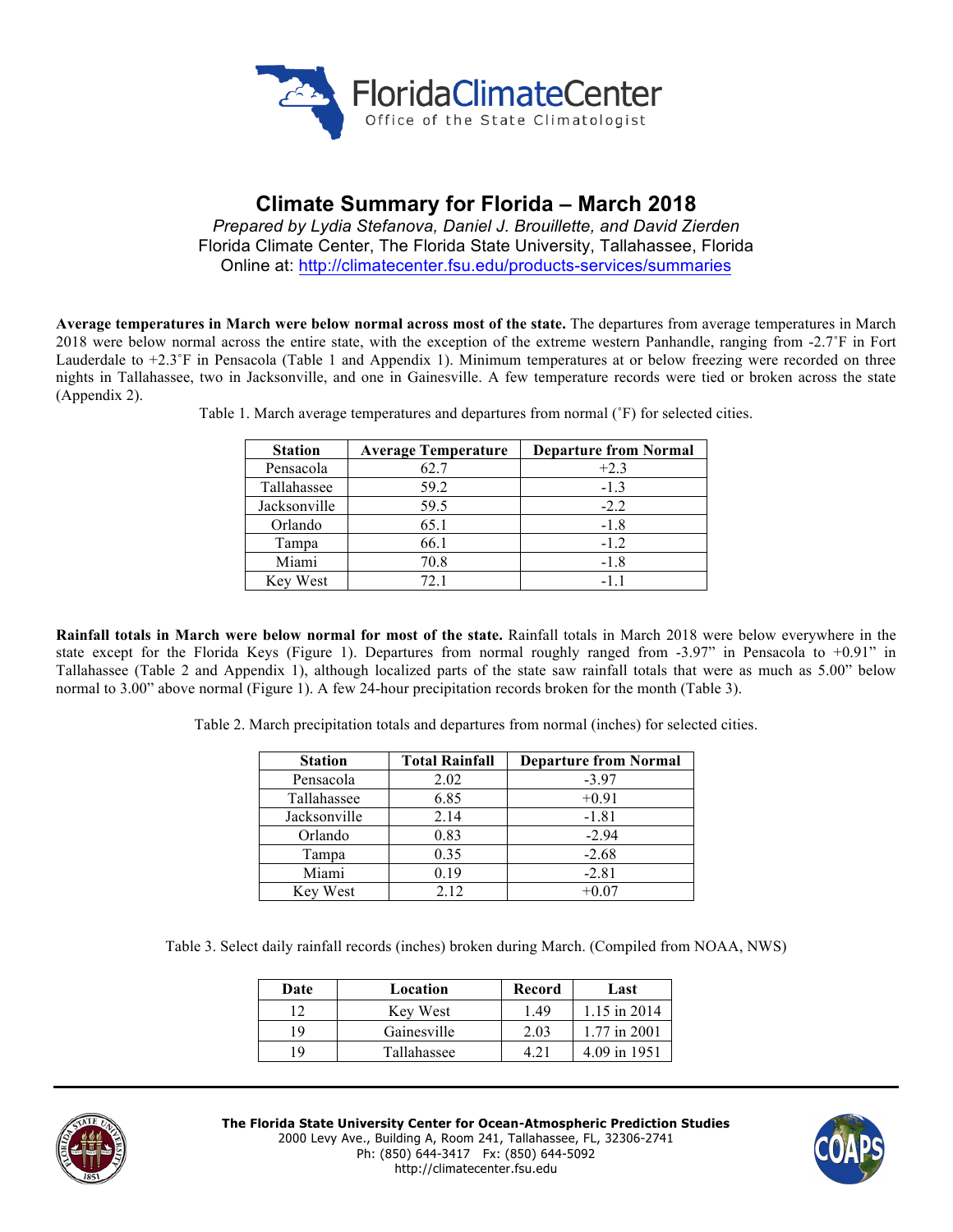# Figure 1. A graphical depiction of the monthly rainfall departure from normal (inches) for March is given in the figure below (courtesy of NOAA, NWS).



#### **La Niña Conditions are Present in the Pacific.**

Based on current data and forecast models, the Climate Prediction Center (CPC) ENSO Alert System is still set to a La Niña Advisory. La Niña conditions are currently present, with sea surface temperatures (SST) below average across the central and eastern equatorial Pacific Ocean. Based on forecast model predictions, a transition to ENSO-neutral conditions is favored sometime during the spring of 2018. The CPC seasonal outlook favors above-normal temperatures for Florida through June 2018.

### **Hazardous Weather Events in March.**

There were a total of 182 hazardous weather events logged to the National Weather Service Local Storm Reports Database for the state during March 2018. The majority of the hazardous weather events involved high winds, hail or storm damage (see Table 4 for a breakdown).

Over  $2/3$  of all events occurred on a single day, the  $20<sup>th</sup>$  of the month when a strong cold front swept through the state. Wind gusts over 60 and up to 77 mph were recorded across Brevard County. Gusts between 40 and 60 mph were felt in Brevard, Duval, Franklin, Gadsden, Highlands, Hillsborough, Lake, Leon, and Marion Counties. Wind damage (fallen trees, branches, and power outages) was reported in Franklin, Gadsden, Hardee, Highlands, Jefferson, Lafayette, Pinellas, Taylor and Wakulla Counties. Hail with diameter up to 2" was reported in Daytona Beach (Volusia County), and golf-ball size (1.75") was seen in Duval, Orange, Seminole, and Volusia Counties. Hail of various sizes affected parts of Baker, Brevard, Citrus, Dixie, Duval, Flagler, Levy, Marion, Nassau, Okeechobee, Orange, Pinellas, Seminole, Sumter and Volusia Counties.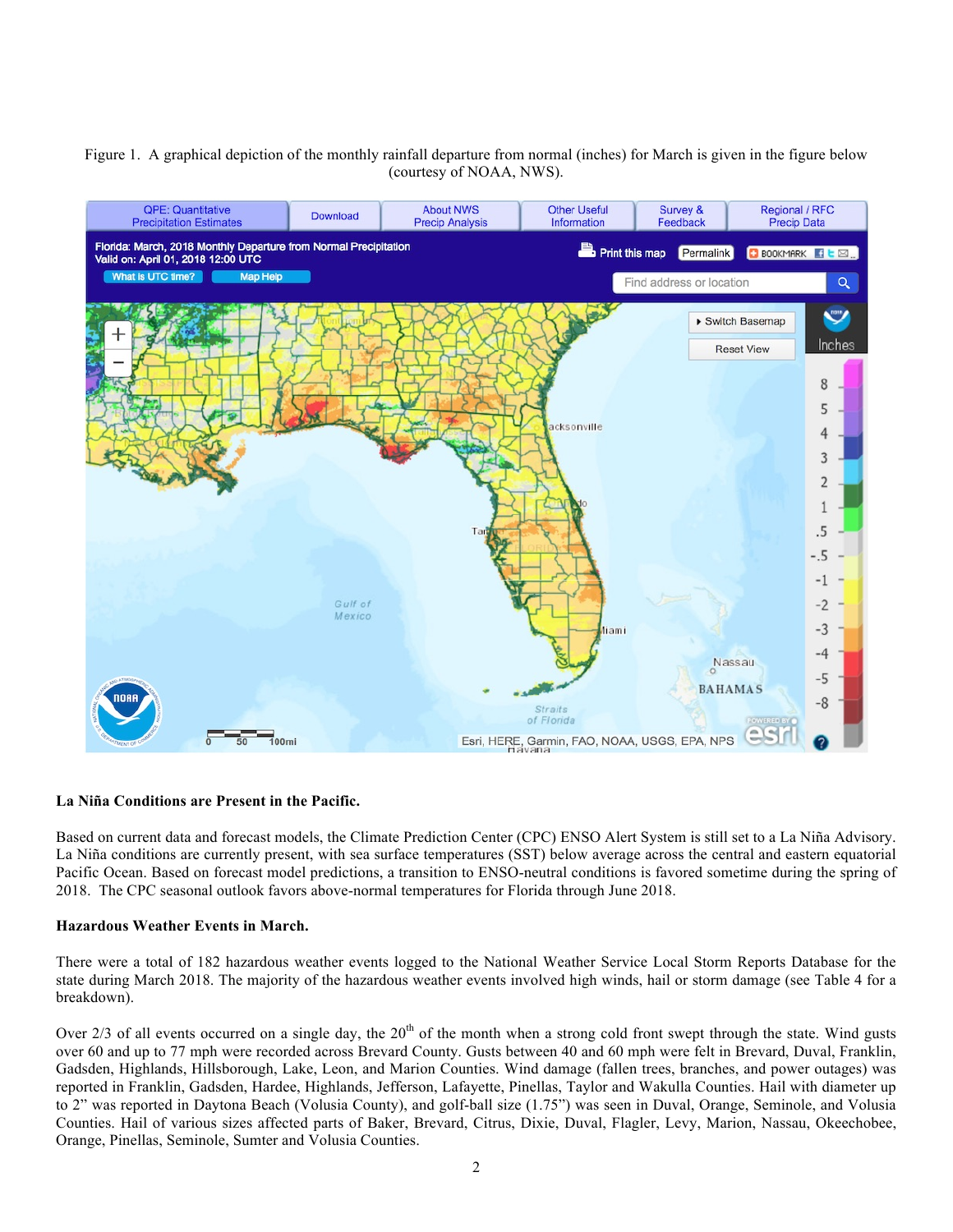There were several wildfires during the month in various parts of Collier, Gulf, Hendry, Miami-Dade, and Nassau Counties. Temporary burn bans are currently in effect in Charlotte, Hendry, and Osceola Counties. No significant damage of structures has been reported.

A brief F-0 tornado touchdown was recorded on camera on the  $21<sup>st</sup>$  near Belle Glade, but caused no damage as it was in an empty field.

Rip currents claimed the life of a man attempting to rescue two children stranded in rough surf on Navarre Beach (Santa Rosa County), and high surf was responsible for two injuries on Riviera Beach (Palm Beach County).

Table 4. Breakdown of storm reports submitted in Florida during the month of March. (Compiled from Iowa State University/Iowa Environmental Mesonet.)

| <b>Report Type</b>  | <b>Number of Reports</b> |
|---------------------|--------------------------|
| High Winds          |                          |
| Hail                |                          |
| <b>Storm Damage</b> | 22                       |
| Fire                | 13                       |
| Coastal Hazards     |                          |
| Tornadoes           |                          |
| Lightning           |                          |

## **Drought-Related Impacts.**

At the end of February, approximately 68% of the state was unaffected by drought. About a quarter of the state (most of South Florida, and parts of Central Florida and the Panhandle) was experiencing abnormally dry (D0) conditions, and the Western Panhandle was under moderate drought (D1). As the month progressed, the D1 conditions in the Western Panhandle initially spread out, but were largely cleared by the end of the month. The D0 conditions in South and Central Florida expanded, and some deepened into D1. As of the last US Drought Monitor report dated March 27, approximately 40% of the state was drought-free, 41% is experiencing D0 conditions, and 19% is under D1 conditions. The D1 conditions are affecting Gulf, Franklin, Jefferson, Madison, Hamilton, Columbia, Baker, Nassau, Seminole, Orange, Osceola, Hendry, Palm Beach, Broward, Collier, Monroe, and Miami-Dade Counties. Water levels in Lake Okeechobee at the end of the month were at 13.84 ft., which is slightly below normal for this time of the year.

Figure 2: Latest U. S. Drought Monitor Map for Florida (from http://droughtmonitor.unl.edu/)